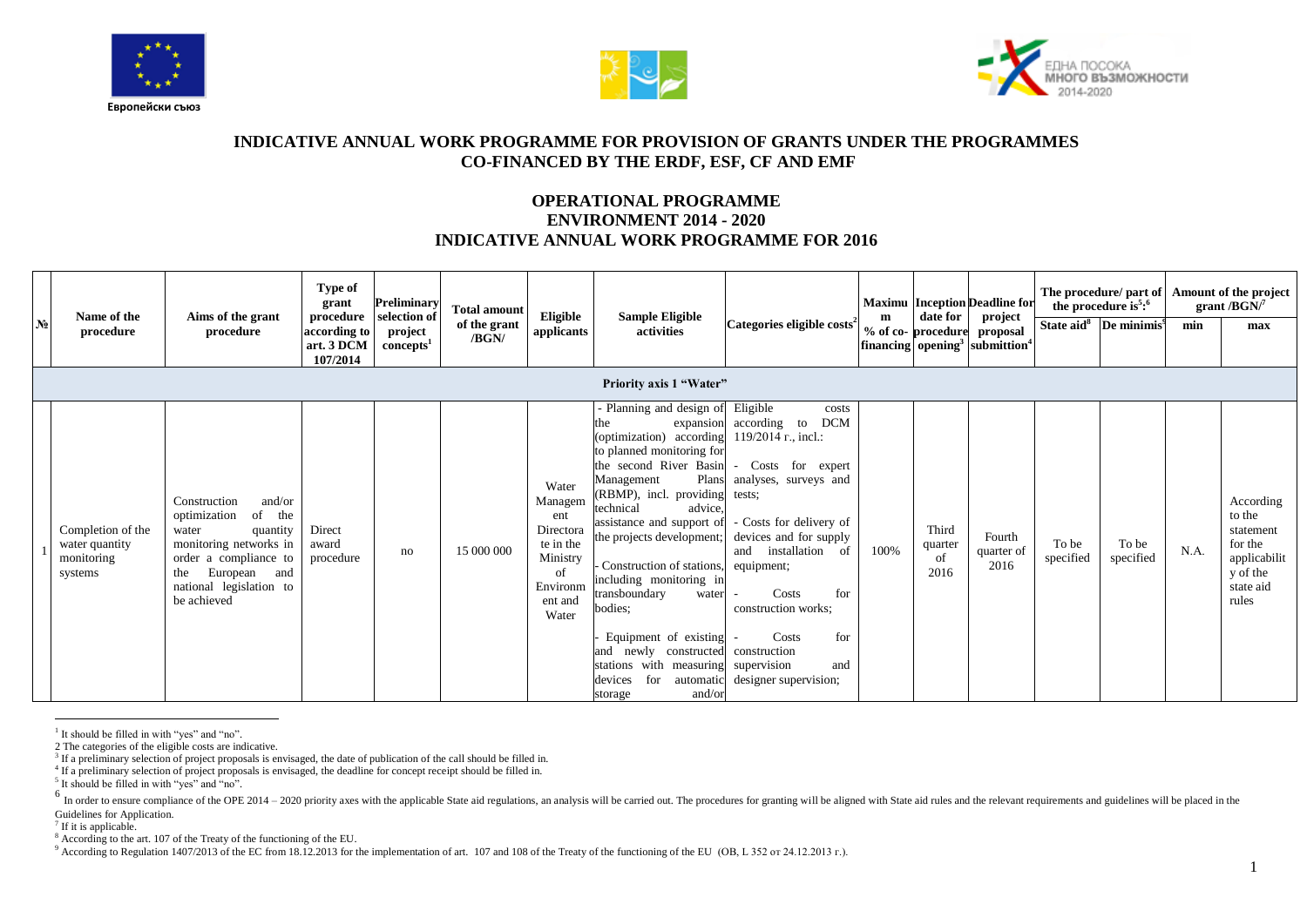





|                                                                                                                                                   |                                                                |                              |    |            |                                        | transmission of data with - Costs for preparation,<br>application of ICT-based<br>solutions;<br>Analysis of the spatial<br>position of the surface<br>water bodies, justification<br>the<br>of<br>necessary<br>measurements of water<br>quantity in relation to the<br>assessment of the status<br>of surface water bodies;<br>Identifying<br>the<br>measurement sites, taking<br>into<br>account<br>the<br>envisaged<br>and<br>constructed stations of<br>the National real time<br>management<br>water<br>system;<br>- Stabilizing the profile of<br>the water body at the<br>point of measurement;<br>Purchasing<br>of<br>devices<br>measurement<br>portable<br>such<br>as<br>hydrometric propellers, | organisation<br>and<br>management;<br>- Costs for information<br>and communication.                                                                                                                                                                                                                       |      |                                |                             |                    |                    |      |                                                                                               |
|---------------------------------------------------------------------------------------------------------------------------------------------------|----------------------------------------------------------------|------------------------------|----|------------|----------------------------------------|----------------------------------------------------------------------------------------------------------------------------------------------------------------------------------------------------------------------------------------------------------------------------------------------------------------------------------------------------------------------------------------------------------------------------------------------------------------------------------------------------------------------------------------------------------------------------------------------------------------------------------------------------------------------------------------------------------|-----------------------------------------------------------------------------------------------------------------------------------------------------------------------------------------------------------------------------------------------------------------------------------------------------------|------|--------------------------------|-----------------------------|--------------------|--------------------|------|-----------------------------------------------------------------------------------------------|
| Development<br>and/or<br>optimization of the<br>networks for<br>control and<br>operational<br>monitoring of the<br>groundwater<br>chemical status | Improvement of the<br>monitoring of the<br>groundwater quality | Direct<br>award<br>procedure | no | 15 000 000 | Executive<br>Environm<br>ent<br>Agency | cable<br>hydrometric<br>systems, level and etc.<br>- Planning and design<br>of the<br>(optimization)<br>according to planned<br>monitoring for the<br>second RBMP, incl.<br>providing<br>technical<br>advice, assistance and<br>support of the projects<br>development;<br>- Conducting a national -<br>survey of the chemical<br>status of groundwater<br>bodies and justification<br>of monitoring for the<br>third RBMP;                                                                                                                                                                                                                                                                              | Eligible<br>costs<br>expansion according to DCM<br>119/2014 r., incl.:<br>- Costs for expert<br>analyses, surveys and<br>tests:<br>- Costs for supply and<br>delivery of equipment;<br>Costs<br>for<br>construction works;<br>Costs<br>for<br>construction<br>supervision<br>and<br>designer supervision; | 100% | Third<br>quarter<br>of<br>2016 | First<br>quarter of<br>2017 | To be<br>specified | To be<br>specified | N.A. | According<br>to the<br>statement<br>for the<br>applicabilit<br>y of the<br>state aid<br>rules |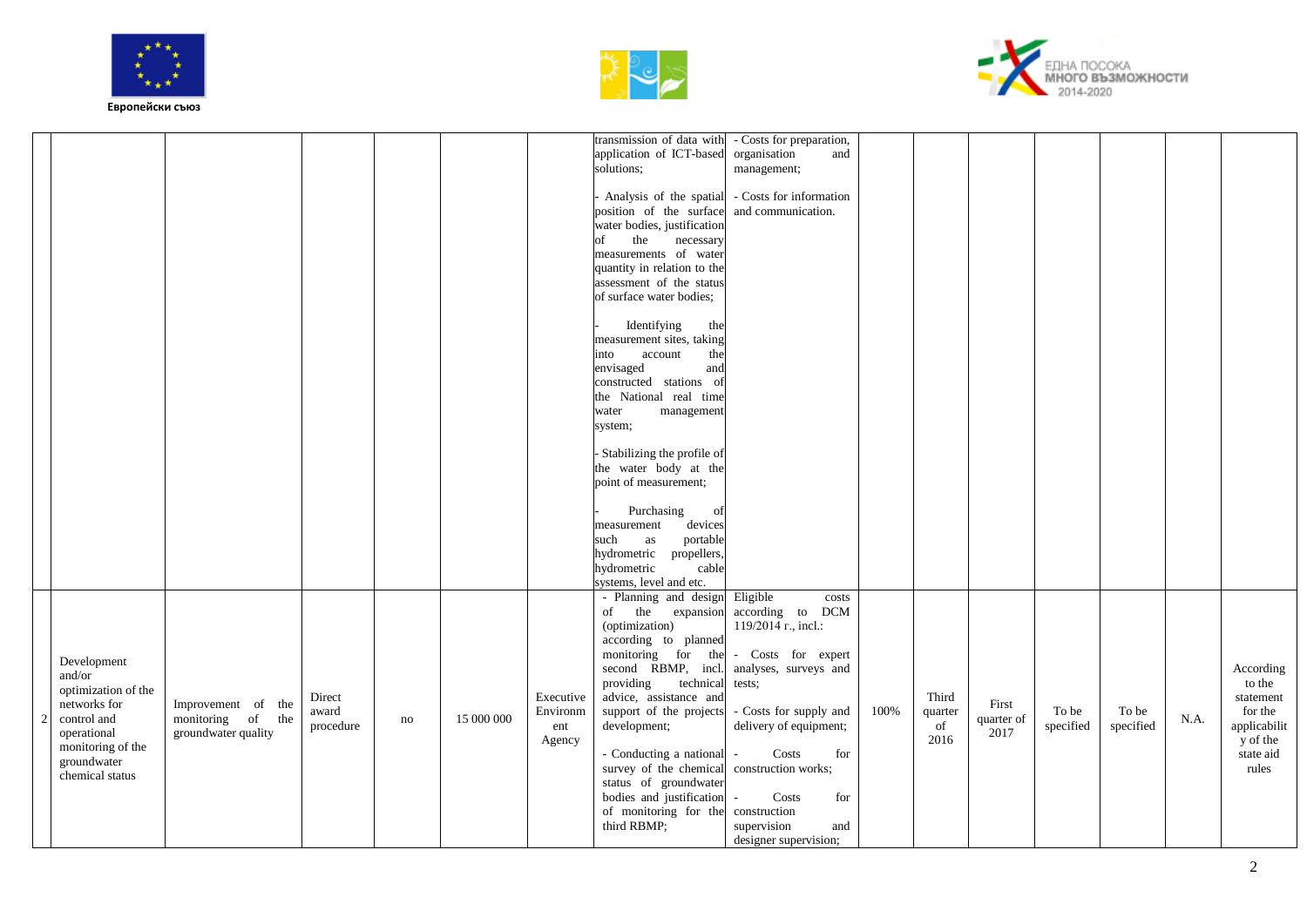





|                                                        |                                                           |                              |    |            |                       | Construction                                                                                                                                                                                                                                                                                                                                                                                                                                                                                                                                                                                                                                                                                                                                                                    |                                                                                                                                                                                                                                                                                                                |       |                                 |                             |                    |                    |      |                                                                                               |
|--------------------------------------------------------|-----------------------------------------------------------|------------------------------|----|------------|-----------------------|---------------------------------------------------------------------------------------------------------------------------------------------------------------------------------------------------------------------------------------------------------------------------------------------------------------------------------------------------------------------------------------------------------------------------------------------------------------------------------------------------------------------------------------------------------------------------------------------------------------------------------------------------------------------------------------------------------------------------------------------------------------------------------|----------------------------------------------------------------------------------------------------------------------------------------------------------------------------------------------------------------------------------------------------------------------------------------------------------------|-------|---------------------------------|-----------------------------|--------------------|--------------------|------|-----------------------------------------------------------------------------------------------|
|                                                        |                                                           |                              |    |            |                       | of<br>$\sim$<br>in<br>stations<br>areas<br>affected by or at risk of<br>being affected<br>by<br>human activity, and in<br>transboundary<br>water<br>bodies:<br>Equipment of existing                                                                                                                                                                                                                                                                                                                                                                                                                                                                                                                                                                                            | - Costs for preparation,<br>organisation<br>and<br>management;<br>- Costs for information<br>and communication.                                                                                                                                                                                                |       |                                 |                             |                    |                    |      |                                                                                               |
|                                                        |                                                           |                              |    |            |                       | and newly constructed<br>stations with measuring<br>devices for automatic<br>and/or<br>storage<br>transmission of data with<br>application of ICT-based<br>solutions.                                                                                                                                                                                                                                                                                                                                                                                                                                                                                                                                                                                                           |                                                                                                                                                                                                                                                                                                                |       |                                 |                             |                    |                    |      |                                                                                               |
| Improvement of<br>drinking water<br>quality monitoring | of<br>Improvement<br>drinking water quality<br>monitoring | Direct<br>award<br>procedure | no | 10 000 000 | Ministry<br>of Health | Renovation<br>modernization of the<br>laboratories of the State<br>Health Control Bodies<br>with new measuring<br>instruments for drinking<br>monitoring<br>water<br>(including<br>purposes<br>ICP-MS-MS. ICP-MS,<br>ICP-OES,<br>gas<br>chromatography<br>liquid<br>systems,<br>chromatography<br>systems,<br>chromatography<br>systems, analyzers for<br>determining<br>total<br>organic<br>carbon.<br>conductometers,<br>portable OXI- meters,<br>pH-meters,<br>spectrophotometers,<br>low background alpha<br>beta counting systems,<br>background<br>low<br>10W<br>spectrometers,<br>background<br>liquid<br>scintillation<br>low<br>spectrometers,<br>background<br>gamma<br>spectrometry<br>systems,<br>alpha-spectrometry<br>systems,<br>gamma<br>spectrometers, Soxhlet | and Eligible<br>costs<br>according to<br><b>DCM</b><br>119/2014 r., incl.:<br>- Costs for expert<br>analyses, surveys and<br>tests;<br>- Costs for supply and<br>delivery of equipment;<br>- Costs for preparation,<br>organisation<br>and<br>ion management;<br>- Costs for information<br>and communication. | 100 % | Second<br>quarter<br>of<br>2016 | Third<br>quarter of<br>2016 | To be<br>specified | To be<br>specified | N.A. | According<br>to the<br>statement<br>for the<br>applicabilit<br>y of the<br>state aid<br>rules |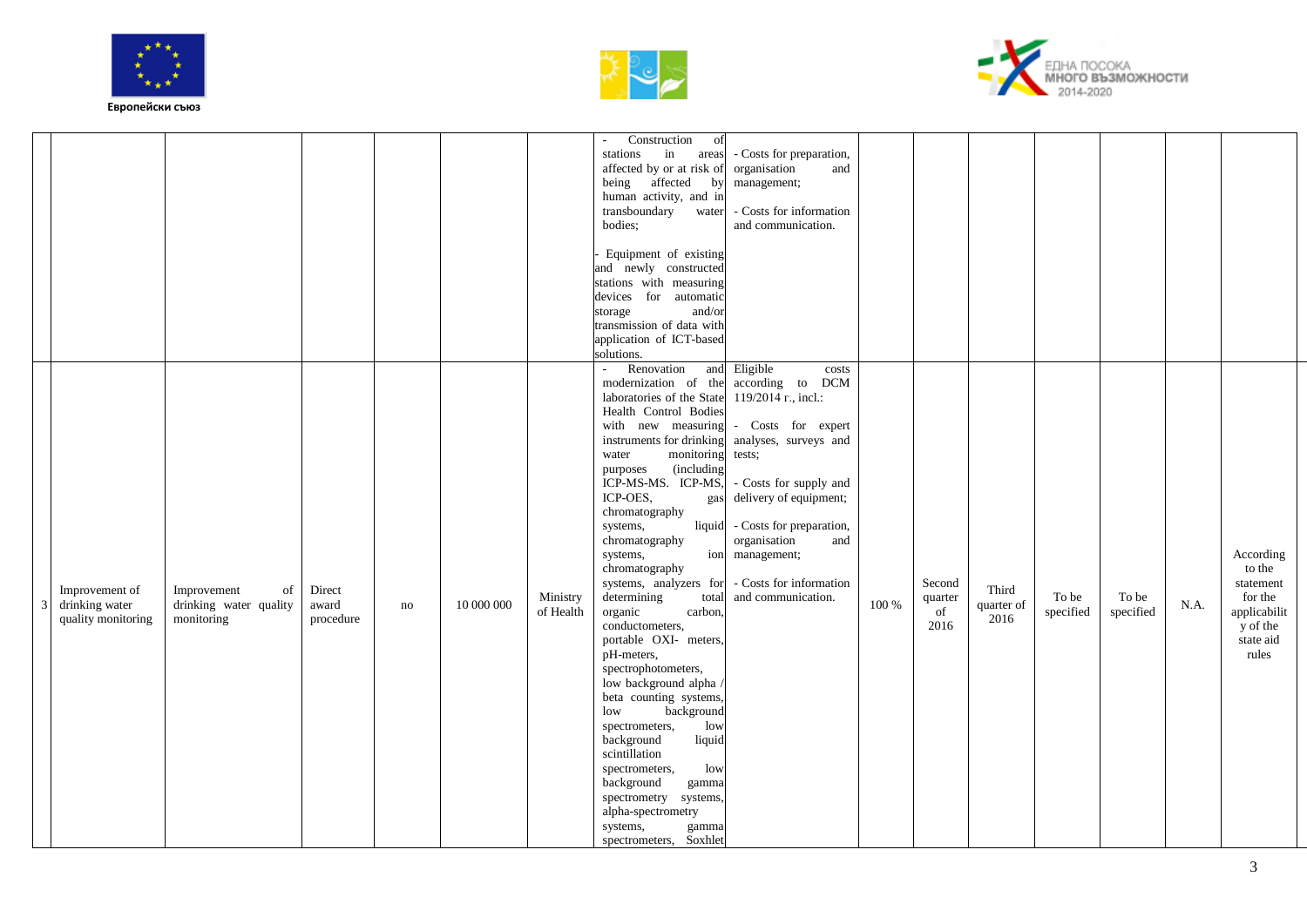![](_page_3_Picture_0.jpeg)

![](_page_3_Picture_1.jpeg)

![](_page_3_Picture_2.jpeg)

|                                                                                                                                    |                                                                                                                                                                                                 |                              |    |             |                                                                         | alfagard<br>apparatus,<br>systems, radon-meters;<br>- Supply of additional<br>laboratory equipment<br>such as thermostats,<br>thermoreactors,<br>deionizers,<br>vacuum<br>evaporators, microwave<br>decomposition systems,<br>conditioners,<br>air<br>refrigerators and special<br>cabinets<br>for                                                                                                                                                                                       |                                                                                                                                                                                                                                                                                                                                                                                                                                                                                                                                   |       |                                |                              |                    |                    |      |                                                                                               |
|------------------------------------------------------------------------------------------------------------------------------------|-------------------------------------------------------------------------------------------------------------------------------------------------------------------------------------------------|------------------------------|----|-------------|-------------------------------------------------------------------------|------------------------------------------------------------------------------------------------------------------------------------------------------------------------------------------------------------------------------------------------------------------------------------------------------------------------------------------------------------------------------------------------------------------------------------------------------------------------------------------|-----------------------------------------------------------------------------------------------------------------------------------------------------------------------------------------------------------------------------------------------------------------------------------------------------------------------------------------------------------------------------------------------------------------------------------------------------------------------------------------------------------------------------------|-------|--------------------------------|------------------------------|--------------------|--------------------|------|-----------------------------------------------------------------------------------------------|
|                                                                                                                                    |                                                                                                                                                                                                 |                              |    |             |                                                                         | consumables<br>and<br>chemicals, etc.                                                                                                                                                                                                                                                                                                                                                                                                                                                    |                                                                                                                                                                                                                                                                                                                                                                                                                                                                                                                                   |       |                                |                              |                    |                    |      |                                                                                               |
| Design and<br>construction of<br>anaerobic<br>composting<br>installations for<br>separately<br>collected<br>biodegradable<br>waste | Reducing the amount of<br>landfilled<br>municipal<br>waste by ensuring of<br>additional capacity for<br>municipal<br>separate<br>waste collection and<br>recycling<br>of<br>biodegradable waste | Direct<br>award<br>procedure | no | 101 703 160 | Municipa<br>lities,<br>determine<br>d by<br>prelimina<br>ry<br>analysis | Priority axis 2, Waste"<br>Design<br>and<br>construction<br>of<br>anaerobic composting<br>installations<br>for<br>separately collected<br>biodegradable waste;<br>Design<br>and<br>construction of inlet<br>infrastructure<br>(i.e.<br>electricity, road, water<br>supply) for<br>the<br>purposes of<br>the<br>constructed<br>installations;<br>- Provision of the<br>necessary equipment,<br>facilities<br>and<br>machinery for separate<br>waste collection of<br>biodegradable waste. | Eligible<br>costs<br>according to<br><b>DCM</b><br>119/2014 r., incl.:<br>- Costs for architects,<br>engineers, economists<br>and other experts<br>services related to the<br>preparation,<br>conformity assessment<br>and/or implementation<br>of the operation;<br>- Costs for preparation<br>of feasibility studies<br>and other analytical<br>documents, analyses,<br>assessments<br>and<br>research;<br>- Costs for design;<br>Costs<br>for<br>construction works;<br>Costs<br>for<br>$\sim$<br>construction<br>supervision; | 100 % | Third<br>quarter<br>of<br>2016 | Fourth<br>quarter of<br>2016 | To be<br>specified | To be<br>specified | N.A. | According<br>to the<br>statement<br>for the<br>applicabilit<br>y of the<br>state aid<br>rules |
|                                                                                                                                    |                                                                                                                                                                                                 |                              |    |             |                                                                         |                                                                                                                                                                                                                                                                                                                                                                                                                                                                                          | - Costs for designer<br>supervision<br>- Costs for purchase of                                                                                                                                                                                                                                                                                                                                                                                                                                                                    |       |                                |                              |                    |                    |      |                                                                                               |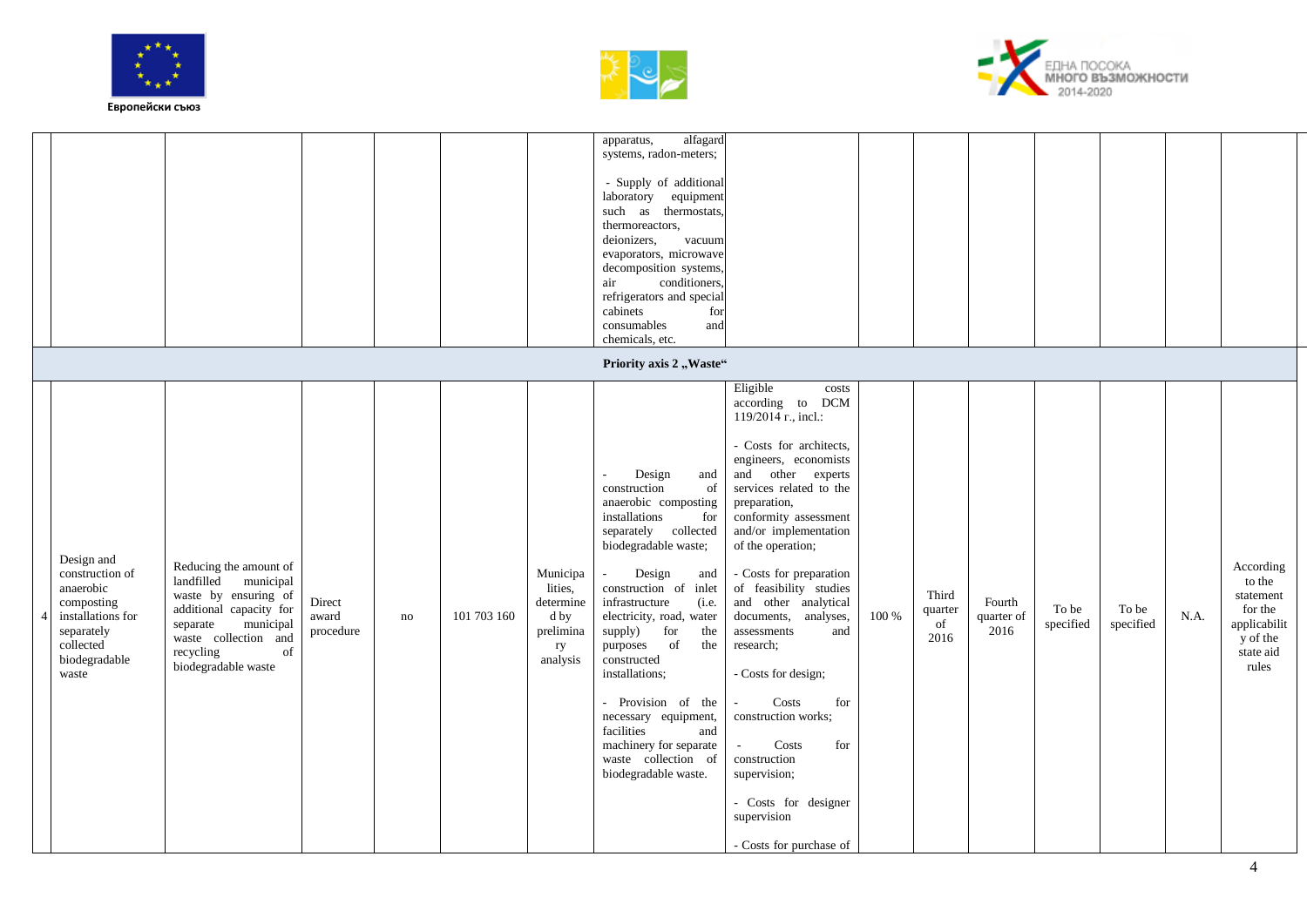![](_page_4_Picture_0.jpeg)

![](_page_4_Picture_1.jpeg)

![](_page_4_Picture_2.jpeg)

|                                                                                                                                                                                                                    |                                                                                                 |                              |    |                                                                                                                                                                          |                           |                                                                                                                                                         | land or acquisition or<br>limited real rights;<br>- Costs for delivery<br>installation of<br>and<br>equipment, facilities<br>and machinery and<br>furnishing;<br>- Costs for preparation,<br>organisation<br>and<br>management;<br>- Costs for information<br>and communication.                                                                                                                                                                                                                                                                                                                                                                     |                                                                                                                                                                                                              |                                |                              |                                                                                                                                                                                                      |    |      |                                                                                                                                                                                    |
|--------------------------------------------------------------------------------------------------------------------------------------------------------------------------------------------------------------------|-------------------------------------------------------------------------------------------------|------------------------------|----|--------------------------------------------------------------------------------------------------------------------------------------------------------------------------|---------------------------|---------------------------------------------------------------------------------------------------------------------------------------------------------|------------------------------------------------------------------------------------------------------------------------------------------------------------------------------------------------------------------------------------------------------------------------------------------------------------------------------------------------------------------------------------------------------------------------------------------------------------------------------------------------------------------------------------------------------------------------------------------------------------------------------------------------------|--------------------------------------------------------------------------------------------------------------------------------------------------------------------------------------------------------------|--------------------------------|------------------------------|------------------------------------------------------------------------------------------------------------------------------------------------------------------------------------------------------|----|------|------------------------------------------------------------------------------------------------------------------------------------------------------------------------------------|
| Design and<br>construction of<br>installation for<br>cogeneration in<br>Sofia with<br>recovery of RDF-<br>third phase of the<br>integrated system<br>for municipal<br>waste management<br>of Sofia<br>municipality | Ensuring of additional<br>capacity for recovery of<br>municipal waste with<br>energy production | Direct<br>award<br>procedure | no | The total<br>amount of the<br>grant will be<br>determined<br>based on the<br>project CBA<br>and after<br>analysis of<br>the<br>applicability<br>of the state ad<br>rules | Sofia<br>municipal<br>ity | Design<br>and<br>construction<br>of<br>installation<br>for<br>cogeneration in Sofia<br>with recovery of RDF,<br>incl.<br>the<br>inlet<br>infrastructure | Eligible<br>costs<br>according to DCM<br>119/2014 r., incl.:<br>- Costs for architects,<br>engineers, economists<br>and other experts<br>services related to the<br>preparation,<br>conformity assessment<br>and/or implementation<br>of the operation;<br>- Costs for preparation<br>of feasibility studies<br>and other analytical<br>documents, analyses,<br>assessments<br>and<br>research;<br>- Costs for design;<br>Costs<br>for<br>construction works;<br>Costs<br>for<br>$\overline{a}$<br>construction<br>supervision;<br>- Costs for designer<br>supervision;<br>- Costs for purchase of<br>land or acquisition or<br>limited real rights; | The<br>maxim<br>um %<br>of co-<br>financi<br>ng will<br>be<br>determi<br>ned<br>based<br>on the<br>project<br>CBA<br>and<br>after<br>analysi<br>s of the<br>applica<br>bility<br>of the<br>state ad<br>rules | Third<br>quarter<br>of<br>2016 | Fourth<br>quarter of<br>2016 | The state<br>aid rules<br>may be<br>applicabl<br>e for the<br>project.<br>This will<br>be<br>determin<br>ed based<br>on the<br>analysis<br>that will<br>be<br>performe<br>d by<br><b>JASPER</b><br>S | no | N.A. | The total<br>amount of<br>the grant<br>will be<br>determined<br>based on<br>the project<br>CBA and<br>after<br>analysis of<br>the<br>applicabilit<br>y of the<br>state ad<br>rules |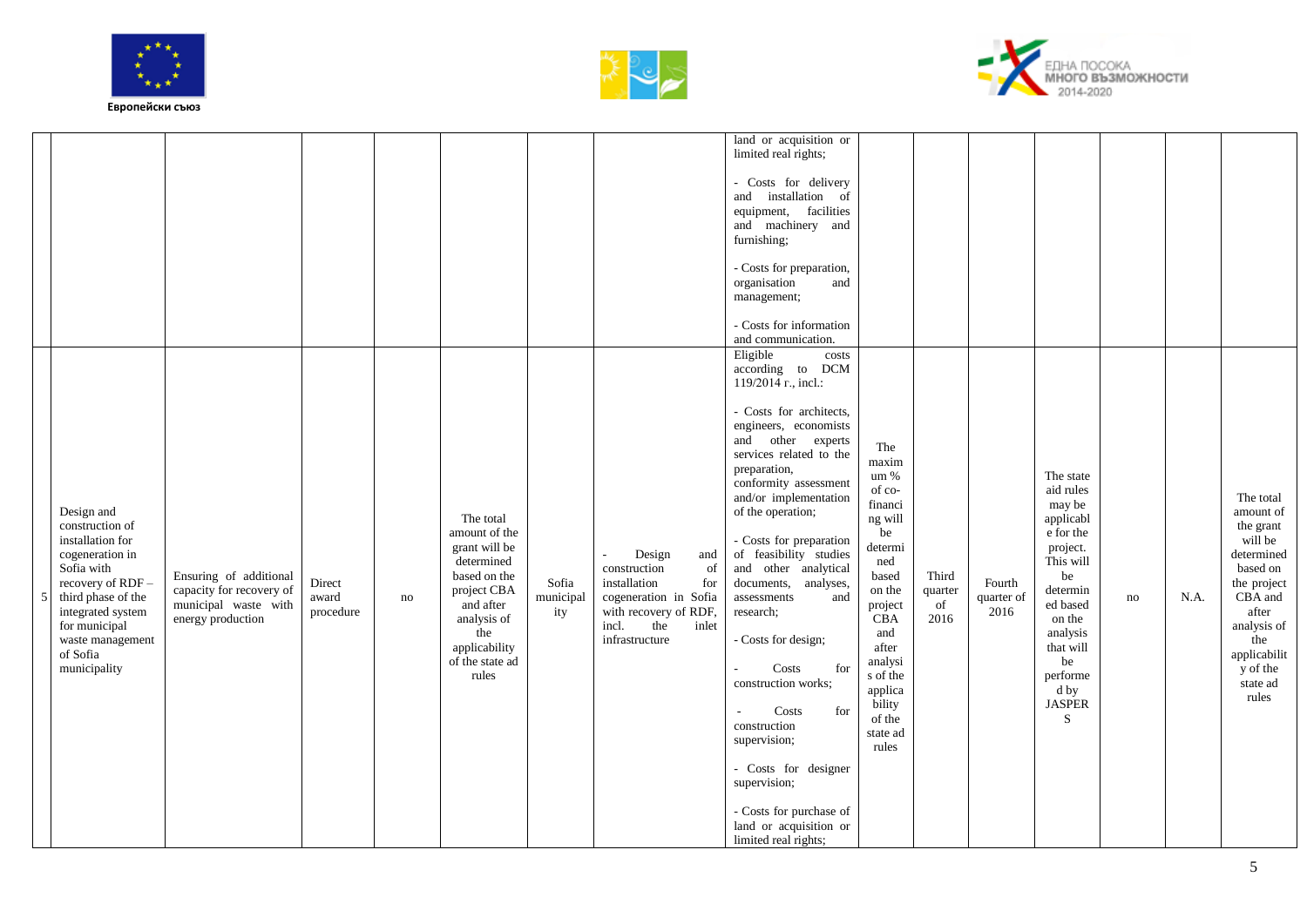![](_page_5_Picture_0.jpeg)

![](_page_5_Picture_1.jpeg)

![](_page_5_Picture_2.jpeg)

|    |                                                          |                                                                                                                     |                               |    |         |                                                                                  |                                                                                                                                                                                                                                                                                                                                                                                                                                                                                                     | - Costs for delivery<br>and installation of<br>equipment, facilities<br>and machinery and<br>furnishing;<br>- Costs for preparation,<br>organisation<br>and<br>management;<br>- Costs for information<br>and communication.                                                                                                                                                                                                                                                                                                                                                                                                                                      |       |                                 |                              |                    |                    |      |                                                                                                                                          |
|----|----------------------------------------------------------|---------------------------------------------------------------------------------------------------------------------|-------------------------------|----|---------|----------------------------------------------------------------------------------|-----------------------------------------------------------------------------------------------------------------------------------------------------------------------------------------------------------------------------------------------------------------------------------------------------------------------------------------------------------------------------------------------------------------------------------------------------------------------------------------------------|------------------------------------------------------------------------------------------------------------------------------------------------------------------------------------------------------------------------------------------------------------------------------------------------------------------------------------------------------------------------------------------------------------------------------------------------------------------------------------------------------------------------------------------------------------------------------------------------------------------------------------------------------------------|-------|---------------------------------|------------------------------|--------------------|--------------------|------|------------------------------------------------------------------------------------------------------------------------------------------|
| -6 | Demonstration/pilo<br>t projects for waste<br>management | Forming zero waste<br>society and enhancing<br>public awareness for<br>respecting the waste<br>management hierarchy | Open call<br>for<br>proposals | no | 9779150 | Legal<br>entities;<br>non-<br>profit<br>legal<br>entities;<br>municipal<br>ities | - Activities related to<br>the implementation of<br>demonstration/pilot<br>projects<br>for the<br>collection, summary,<br>dissemination<br>and<br>application of new,<br>non-traditional<br>successful measures,<br>practices<br>and/or<br>management<br>approaches in the field<br>of waste management;<br>- Introduction of new<br>technologies<br>and<br>organizing<br>information<br>campaigns aimed at<br>the prevention of<br>waste generation and<br>the formation of zero<br>waste society. | Eligible<br>costs<br>according to DCM<br>119/2014 r., incl.:<br>- Costs for architects,<br>engineers, economists<br>and other experts<br>services related to the<br>preparation,<br>conformity assessment<br>and/or implementation<br>of the operation;<br>- Costs for preparation<br>of feasibility studies<br>and other analytical<br>documents, analyses,<br>assessments<br>and<br>research, etc.;<br>- Costs for design;<br>Costs<br>for<br>Construction works;<br>Costs<br>for<br>construction<br>supervision;<br>- Costs for designer<br>supervision;<br>- Costs for purchase of<br>land or acquisition or<br>limited real rights;<br>- Costs for delivery | 100 % | Fourth<br>quarter<br>of<br>2016 | Fourth<br>quarter of<br>2016 | To be<br>specified | To be<br>specified | N.A. | According<br>to the<br>projects'<br>CBA and<br>based on<br>the<br>statement<br>for the<br>applicabilit<br>y of the<br>state aid<br>rules |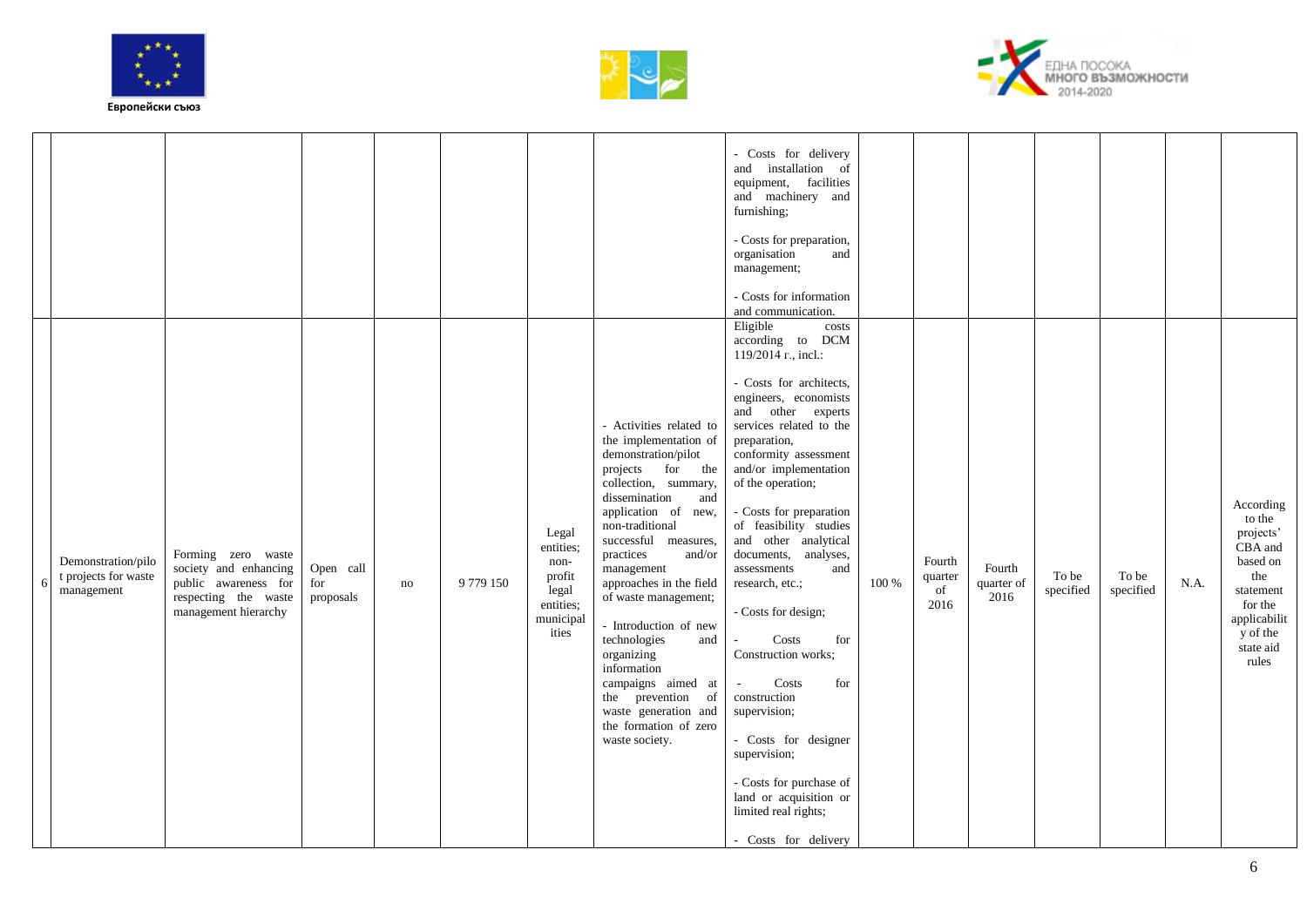![](_page_6_Picture_0.jpeg)

![](_page_6_Picture_1.jpeg)

![](_page_6_Picture_2.jpeg)

|                                                                      |                                                                                                   |                               |    |            |                                                                                                           | Priority axis 3 "Natura 2000 and biodiversity"                                                                                                                                                                                                                                                                                     | installation<br>of<br>and<br>equipment, facilities<br>and machinery and<br>furnishing;<br>- Costs for preparation,<br>organisation<br>and<br>management;<br>- Costs for information<br>and communication.                                                                                                                                                                                                                                                                                                                                                                                                                                |      |                                 |                             |                    |                    |      |                                    |
|----------------------------------------------------------------------|---------------------------------------------------------------------------------------------------|-------------------------------|----|------------|-----------------------------------------------------------------------------------------------------------|------------------------------------------------------------------------------------------------------------------------------------------------------------------------------------------------------------------------------------------------------------------------------------------------------------------------------------|------------------------------------------------------------------------------------------------------------------------------------------------------------------------------------------------------------------------------------------------------------------------------------------------------------------------------------------------------------------------------------------------------------------------------------------------------------------------------------------------------------------------------------------------------------------------------------------------------------------------------------------|------|---------------------------------|-----------------------------|--------------------|--------------------|------|------------------------------------|
| Increasing<br>stakeholder<br>awareness for<br>Natura 2000<br>network | Organisation of events<br>aiming at increasing the<br>public awareness for<br>Natura 2000 network | Direct<br>award<br>procedure  | no | 4 300 000  | National<br>Service<br>for<br>Nature<br>protectio<br>$\mathbf n$<br>Directora<br>te in the<br><b>MoEW</b> | - Conduction of three<br>information<br>campaigns presenting<br>the benefits from the<br>Natura 2000 network;<br>Conduction<br>of<br>forums<br>on<br>topics<br>Natura<br>related<br>to<br>2000;<br>activities,<br>PR<br>directly related to the<br>forums promotion;<br>Update of the<br>National Prioritized<br>Action Framework. | Eligible<br>costs<br>according to DCM<br>119/2014 r., incl.:<br>Costs for experts<br>services,<br>directly<br>related<br>to<br>the<br>and/or<br>preparation<br>implementation of the<br>project activities;<br>- Costs for preparation<br>of documents related<br>the<br>project<br>to<br>preparation and or<br>implementation;<br>- Costs for preparation<br>of<br>procurement<br>documents;<br>Costs<br>for<br>organisation<br>and<br>conduction<br>of<br>information<br>events,<br>printing of materials,<br>etc.;<br>- Costs for preparation,<br>organisation<br>and<br>management;<br>- Costs for information<br>and communication. | 100% | Second<br>quarter<br>of<br>2016 | Third<br>quarter of<br>2016 | To be<br>specified | To be<br>specified | N.A. | 4 300 000                          |
| Improvement of<br>Natura 2000<br>8<br>species                        | Improvement of Natura<br>2000<br>species<br>conservation status                                   | Open call<br>for<br>proposals | no | 38 057 831 | Non-<br>profit                                                                                            | Activities<br>for<br>improvement<br>of<br>Natura 2000 species   119/2014 $r1$ , incl.:                                                                                                                                                                                                                                             | Eligible<br>costs<br>according to DCM                                                                                                                                                                                                                                                                                                                                                                                                                                                                                                                                                                                                    | 100% | Third<br>quarter<br>of          | First<br>quarter of<br>2017 | To be<br>specified | To be<br>specified | N.A. | 60 euro/ha<br>and in<br>accordance |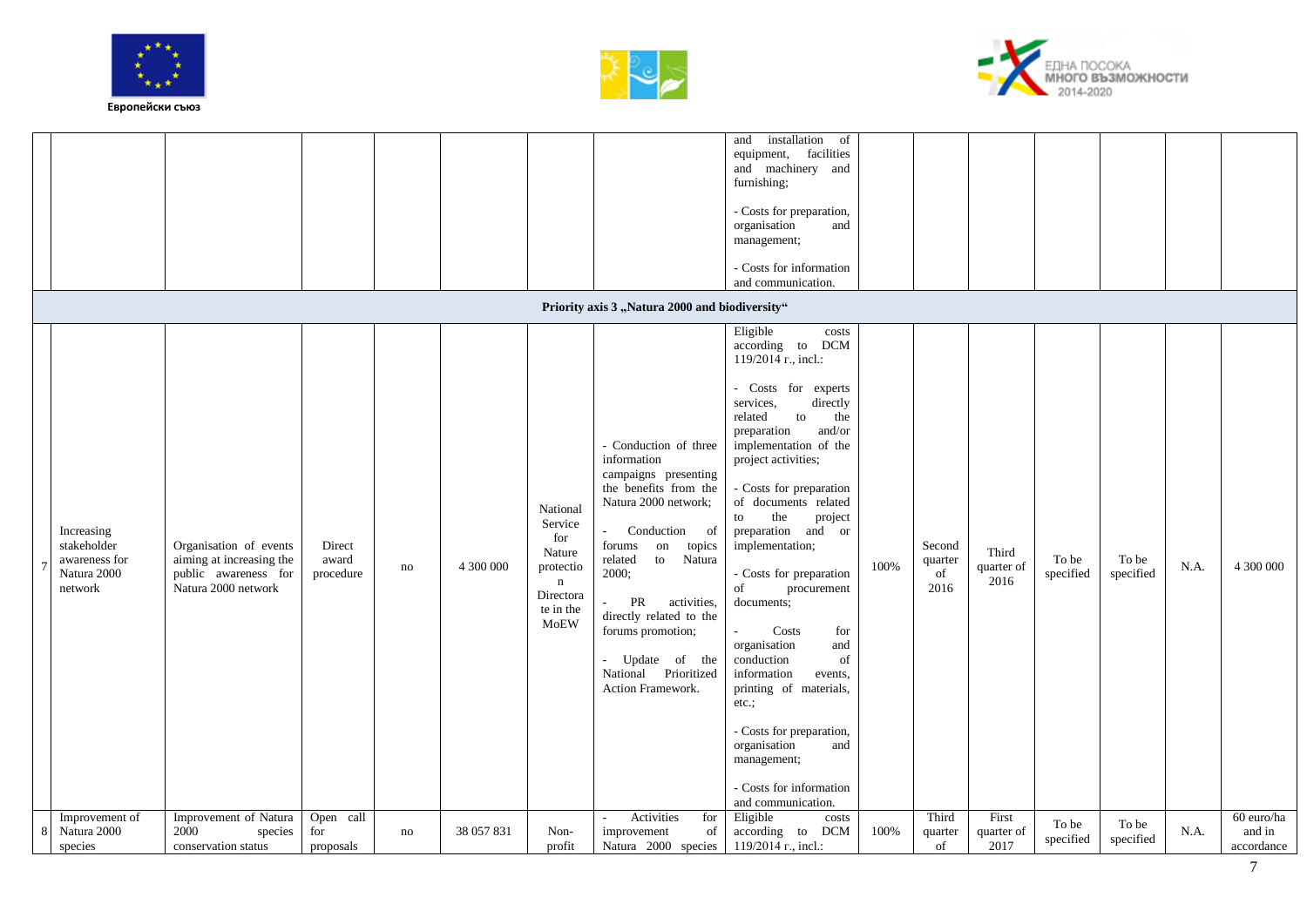![](_page_7_Picture_0.jpeg)

![](_page_7_Picture_1.jpeg)

![](_page_7_Picture_2.jpeg)

|              | conservation status |                       |           |    |            | legal     | conservation status.   |                                              |      | 2016    |            |           |               |      | to the     |
|--------------|---------------------|-----------------------|-----------|----|------------|-----------|------------------------|----------------------------------------------|------|---------|------------|-----------|---------------|------|------------|
|              |                     |                       |           |    |            |           |                        |                                              |      |         |            |           |               |      |            |
|              | by implementation   |                       |           |    |            | entities  |                        | Costs for direct<br>$\overline{\phantom{0}}$ |      |         |            |           |               |      | activities |
|              | of the Community-   |                       |           |    |            | (local    |                        | conservation activities                      |      |         |            |           |               |      | envisaged  |
|              | led local           |                       |           |    |            | action    |                        | for species;                                 |      |         |            |           |               |      | in the     |
|              | development         |                       |           |    |            | groups,   |                        |                                              |      |         |            |           |               |      | projects   |
|              | approach            |                       |           |    |            | local     |                        | Costs<br>for                                 |      |         |            |           |               |      |            |
|              |                     |                       |           |    |            | fisheries |                        | construction/reconstru                       |      |         |            |           |               |      |            |
|              |                     |                       |           |    |            | action    |                        | ction/rehabilitation of                      |      |         |            |           |               |      |            |
|              |                     |                       |           |    |            | groups),  |                        | infrastructure                               |      |         |            |           |               |      |            |
|              |                     |                       |           |    |            | municipal |                        | necessary for<br>the                         |      |         |            |           |               |      |            |
|              |                     |                       |           |    |            | ities     |                        | restoration<br>and                           |      |         |            |           |               |      |            |
|              |                     |                       |           |    |            |           |                        | of<br>improvement                            |      |         |            |           |               |      |            |
|              |                     |                       |           |    |            |           |                        | species habitats;                            |      |         |            |           |               |      |            |
|              |                     |                       |           |    |            |           |                        |                                              |      |         |            |           |               |      |            |
|              |                     |                       |           |    |            |           |                        | Costs<br>for                                 |      |         |            |           |               |      |            |
|              |                     |                       |           |    |            |           |                        | construction                                 |      |         |            |           |               |      |            |
|              |                     |                       |           |    |            |           |                        | supervision;                                 |      |         |            |           |               |      |            |
|              |                     |                       |           |    |            |           |                        |                                              |      |         |            |           |               |      |            |
|              |                     |                       |           |    |            |           |                        | - Costs for designer                         |      |         |            |           |               |      |            |
|              |                     |                       |           |    |            |           |                        | supervision;                                 |      |         |            |           |               |      |            |
|              |                     |                       |           |    |            |           |                        |                                              |      |         |            |           |               |      |            |
|              |                     |                       |           |    |            |           |                        | - Costs for consultancy                      |      |         |            |           |               |      |            |
|              |                     |                       |           |    |            |           |                        | services related to the                      |      |         |            |           |               |      |            |
|              |                     |                       |           |    |            |           |                        | implementation of the                        |      |         |            |           |               |      |            |
|              |                     |                       |           |    |            |           |                        | project activities;                          |      |         |            |           |               |      |            |
|              |                     |                       |           |    |            |           |                        |                                              |      |         |            |           |               |      |            |
|              |                     |                       |           |    |            |           |                        | - Costs for purchase,                        |      |         |            |           |               |      |            |
|              |                     |                       |           |    |            |           |                        | supply and installation                      |      |         |            |           |               |      |            |
|              |                     |                       |           |    |            |           |                        | specialized<br>of                            |      |         |            |           |               |      |            |
|              |                     |                       |           |    |            |           |                        |                                              |      |         |            |           |               |      |            |
|              |                     |                       |           |    |            |           |                        | machinery, equipment,                        |      |         |            |           |               |      |            |
|              |                     |                       |           |    |            |           |                        | species, etc.;                               |      |         |            |           |               |      |            |
|              |                     |                       |           |    |            |           |                        | - Costs for issuance of                      |      |         |            |           |               |      |            |
|              |                     |                       |           |    |            |           |                        |                                              |      |         |            |           |               |      |            |
|              |                     |                       |           |    |            |           |                        | documents related to                         |      |         |            |           |               |      |            |
|              |                     |                       |           |    |            |           |                        | the<br>environmental                         |      |         |            |           |               |      |            |
|              |                     |                       |           |    |            |           |                        | legislation;                                 |      |         |            |           |               |      |            |
|              |                     |                       |           |    |            |           |                        |                                              |      |         |            |           |               |      |            |
|              |                     |                       |           |    |            |           |                        | for<br>Costs                                 |      |         |            |           |               |      |            |
|              |                     |                       |           |    |            |           |                        | organisation<br>and                          |      |         |            |           |               |      |            |
|              |                     |                       |           |    |            |           |                        | incl.<br>management,                         |      |         |            |           |               |      |            |
|              |                     |                       |           |    |            |           |                        | using external experts                       |      |         |            |           |               |      |            |
|              |                     |                       |           |    |            |           |                        | for preparation of                           |      |         |            |           |               |      |            |
|              |                     |                       |           |    |            |           |                        | project documentation;                       |      |         |            |           |               |      |            |
|              |                     |                       |           |    |            |           |                        |                                              |      |         |            |           |               |      |            |
|              |                     |                       |           |    |            |           |                        | - Costs for information                      |      |         |            |           |               |      |            |
|              |                     |                       |           |    |            |           |                        | and communication.                           |      |         |            |           |               |      |            |
|              | Improvement of      | Improved conservation | Open call |    |            | Structure | Restoration<br>and     | Eligible<br>costs                            |      | Fourth  | Second     |           |               |      | According  |
| $\mathbf{q}$ | Natura 2000         | status of Natura 2000 | for       | no | 19 474 178 | s of the  | improvement of the     | according to DCM                             | 100% | quarter | quarter of | To be     | ${\rm To}$ be | N.A. | to the     |
|              | species and         | species and habitats  | proposals |    |            | MoEW      | conservation status of | 119/2014 r., incl.:                          |      | of      | 2017       | specified | specified     |      | measures   |
|              | habitats            |                       |           |    |            | and       | species and habitats;  |                                              |      | 2016    |            |           |               |      | envisaged  |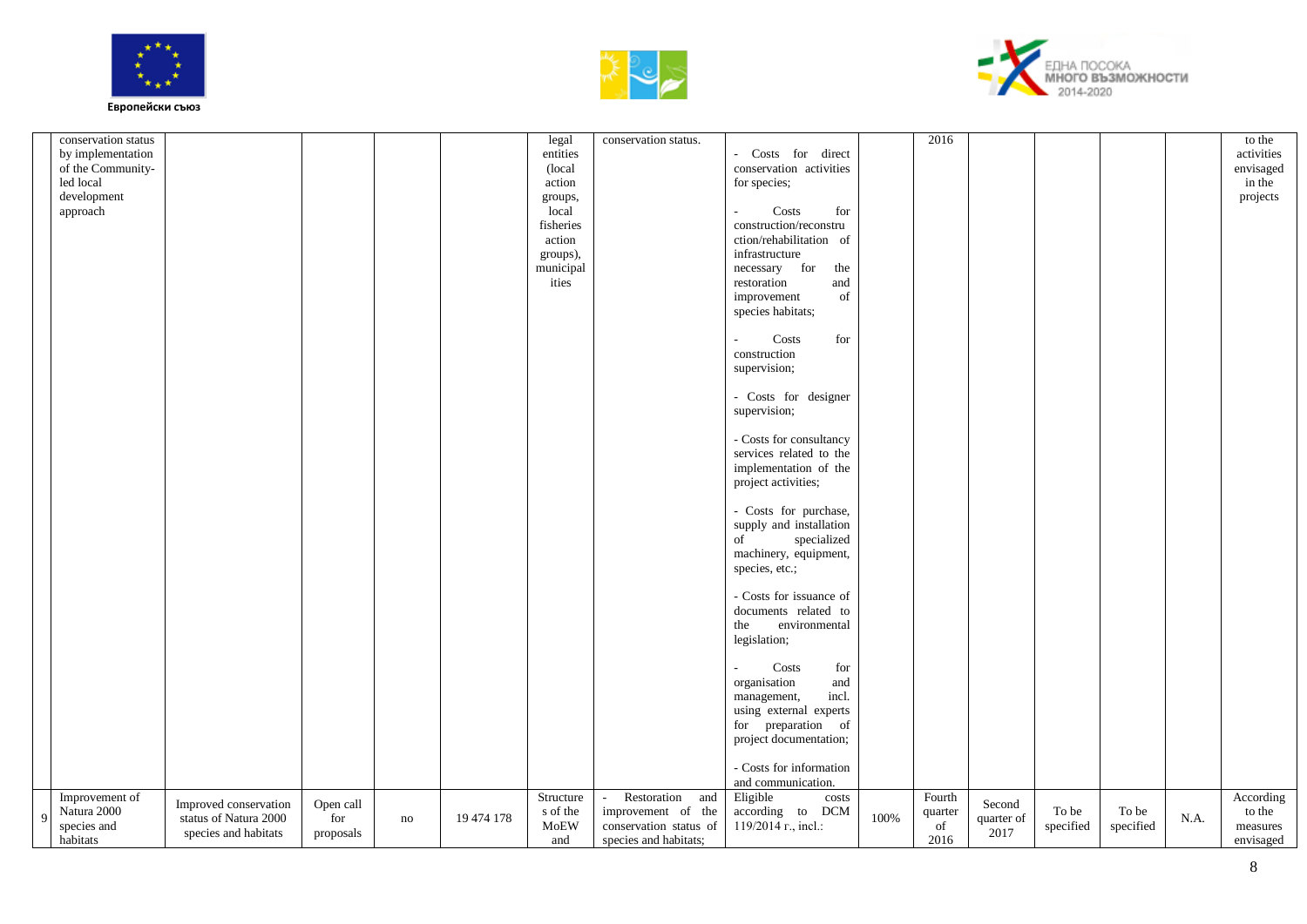![](_page_8_Picture_0.jpeg)

![](_page_8_Picture_1.jpeg)

![](_page_8_Picture_2.jpeg)

|              |  |  |                                                             |                                   | Costs<br>$\sim$                                                             |  |  |          |
|--------------|--|--|-------------------------------------------------------------|-----------------------------------|-----------------------------------------------------------------------------|--|--|----------|
| conservation |  |  | Ministry                                                    |                                   | for                                                                         |  |  | in the   |
| status       |  |  | $% \left( \left( \mathcal{A},\mathcal{A}\right) \right)$ of | Construction and                  | implementation<br>of                                                        |  |  | projects |
|              |  |  | Agricultu                                                   | maintenance<br>of                 | conservation<br>direct                                                      |  |  |          |
|              |  |  | re and                                                      | infrastructure,                   | activities for species                                                      |  |  |          |
|              |  |  | Food,                                                       | $\operatorname{for}$<br>necessary | and habitats;                                                               |  |  |          |
|              |  |  |                                                             | restoration of natural            |                                                                             |  |  |          |
|              |  |  | non-                                                        |                                   |                                                                             |  |  |          |
|              |  |  | profit                                                      | habitats and species.             | $\mathbf{Costs}$<br>for<br>$\mathcal{L}_{\mathcal{A}}$                      |  |  |          |
|              |  |  | legal                                                       |                                   | construction/reconstru                                                      |  |  |          |
|              |  |  | entities,                                                   |                                   | ction/rehabilitation of                                                     |  |  |          |
|              |  |  | municipal                                                   |                                   | infrastructure                                                              |  |  |          |
|              |  |  | ities,                                                      |                                   | for<br>necessary                                                            |  |  |          |
|              |  |  | institutes                                                  |                                   | restoration<br>and                                                          |  |  |          |
|              |  |  |                                                             |                                   |                                                                             |  |  |          |
|              |  |  | $\operatorname{for}$                                        |                                   | maintenance<br>of                                                           |  |  |          |
|              |  |  | science                                                     |                                   | habitats and species                                                        |  |  |          |
|              |  |  |                                                             |                                   | habitats;                                                                   |  |  |          |
|              |  |  |                                                             |                                   |                                                                             |  |  |          |
|              |  |  |                                                             |                                   | Costs<br>for<br>$\sim$                                                      |  |  |          |
|              |  |  |                                                             |                                   | construction                                                                |  |  |          |
|              |  |  |                                                             |                                   |                                                                             |  |  |          |
|              |  |  |                                                             |                                   | supervision;                                                                |  |  |          |
|              |  |  |                                                             |                                   |                                                                             |  |  |          |
|              |  |  |                                                             |                                   | - Costs for design                                                          |  |  |          |
|              |  |  |                                                             |                                   | supervision;                                                                |  |  |          |
|              |  |  |                                                             |                                   |                                                                             |  |  |          |
|              |  |  |                                                             |                                   | - Costs for consultancy                                                     |  |  |          |
|              |  |  |                                                             |                                   | services related to the                                                     |  |  |          |
|              |  |  |                                                             |                                   |                                                                             |  |  |          |
|              |  |  |                                                             |                                   | activities<br>project                                                       |  |  |          |
|              |  |  |                                                             |                                   | implementation;                                                             |  |  |          |
|              |  |  |                                                             |                                   |                                                                             |  |  |          |
|              |  |  |                                                             |                                   | - Costs for purchase,                                                       |  |  |          |
|              |  |  |                                                             |                                   | delivery<br>and                                                             |  |  |          |
|              |  |  |                                                             |                                   | installation<br>$% \left( \left( \mathcal{A},\mathcal{A}\right) \right)$ of |  |  |          |
|              |  |  |                                                             |                                   |                                                                             |  |  |          |
|              |  |  |                                                             |                                   | specialized machines,                                                       |  |  |          |
|              |  |  |                                                             |                                   | facilities<br>and                                                           |  |  |          |
|              |  |  |                                                             |                                   | equipment,<br>species,                                                      |  |  |          |
|              |  |  |                                                             |                                   | etc;                                                                        |  |  |          |
|              |  |  |                                                             |                                   |                                                                             |  |  |          |
|              |  |  |                                                             |                                   | - Costs for purchase/                                                       |  |  |          |
|              |  |  |                                                             |                                   | acquisition of land;                                                        |  |  |          |
|              |  |  |                                                             |                                   |                                                                             |  |  |          |
|              |  |  |                                                             |                                   |                                                                             |  |  |          |
|              |  |  |                                                             |                                   | - Costs for issuance of                                                     |  |  |          |
|              |  |  |                                                             |                                   | documents related to                                                        |  |  |          |
|              |  |  |                                                             |                                   | environmental<br>the                                                        |  |  |          |
|              |  |  |                                                             |                                   | legislation;                                                                |  |  |          |
|              |  |  |                                                             |                                   |                                                                             |  |  |          |
|              |  |  |                                                             |                                   |                                                                             |  |  |          |
|              |  |  |                                                             |                                   | Costs<br>$\operatorname{for}$<br>$\sim$                                     |  |  |          |
|              |  |  |                                                             |                                   | organisation<br>and                                                         |  |  |          |
|              |  |  |                                                             |                                   | incl.<br>management,                                                        |  |  |          |
|              |  |  |                                                             |                                   | using<br>external                                                           |  |  |          |
|              |  |  |                                                             |                                   | contractors for project                                                     |  |  |          |
|              |  |  |                                                             |                                   | documentation                                                               |  |  |          |
|              |  |  |                                                             |                                   |                                                                             |  |  |          |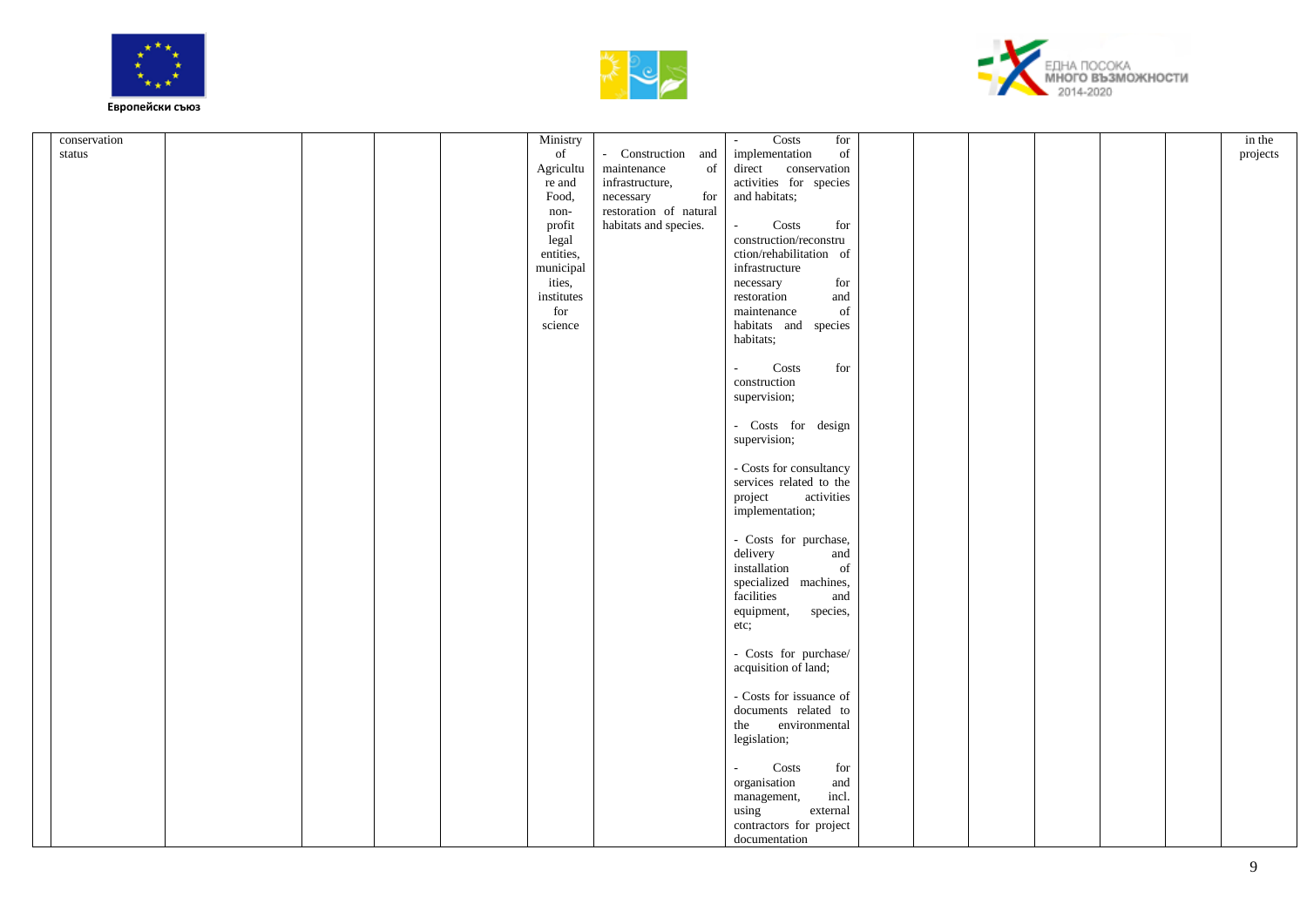![](_page_9_Picture_0.jpeg)

![](_page_9_Picture_1.jpeg)

![](_page_9_Picture_2.jpeg)

|            |                                                                                                          |                                                                                                      |                               |          |            |                    |                                                                                                                                                                                                                                                                                                                                                                                                                                           | preparation;                                                                                                                                                                                                                                                                                                                                                                                                                                                                                                                                                                                                                                                                                                                                                              |      |                                |                              |                    |                    |      |                                                                  |
|------------|----------------------------------------------------------------------------------------------------------|------------------------------------------------------------------------------------------------------|-------------------------------|----------|------------|--------------------|-------------------------------------------------------------------------------------------------------------------------------------------------------------------------------------------------------------------------------------------------------------------------------------------------------------------------------------------------------------------------------------------------------------------------------------------|---------------------------------------------------------------------------------------------------------------------------------------------------------------------------------------------------------------------------------------------------------------------------------------------------------------------------------------------------------------------------------------------------------------------------------------------------------------------------------------------------------------------------------------------------------------------------------------------------------------------------------------------------------------------------------------------------------------------------------------------------------------------------|------|--------------------------------|------------------------------|--------------------|--------------------|------|------------------------------------------------------------------|
|            |                                                                                                          |                                                                                                      |                               |          |            |                    |                                                                                                                                                                                                                                                                                                                                                                                                                                           | - Costs for information<br>and communication.                                                                                                                                                                                                                                                                                                                                                                                                                                                                                                                                                                                                                                                                                                                             |      |                                |                              |                    |                    |      |                                                                  |
|            |                                                                                                          |                                                                                                      |                               |          |            |                    |                                                                                                                                                                                                                                                                                                                                                                                                                                           | Priority axis 4 "Flood and landslides risk prevention and management"                                                                                                                                                                                                                                                                                                                                                                                                                                                                                                                                                                                                                                                                                                     |      |                                |                              |                    |                    |      |                                                                  |
| $\sqrt{ }$ | Measures related<br>to flood risk<br>prevention and<br>management, incl.<br>ecosystem-based<br>solutions | Construction<br>of<br>infrastructure,<br>protection<br>infrastructure<br>and<br>hydraulic structures | Open call<br>for<br>proposals | $\rm no$ | 20 000 000 | Municipa<br>lities | Activities<br>for<br>$\mathcal{L}_{\mathcal{A}}$<br>restoration<br>of<br>floodplains;<br>Activities<br>for<br>improvement of water<br>retention;<br>Activities<br>for<br>biological<br>banks<br>fortification;<br>- Risk prevention<br>activities<br>for<br>the<br>settlements –<br>i.e.<br>design<br>and<br>construction/fortificati<br>on/rehabilitation/demo<br>lition of protective<br>infrastructure and/or<br>hydraulic structures. | Eligible<br>costs<br>according to DCM<br>119/2014 r., incl.:<br>- Costs for consultant<br>and external services,<br>directly related with<br>the preparation and/or<br>implementation<br>of<br>project activities;<br>- Costs for expert<br>analyses and studies,<br>geological and other<br>types of studies;<br>Costs<br>for<br>administrative fees and<br>services:<br>- Costs for preparation<br>SEA,<br>EIA,<br>of<br>appropriate<br>assessment,<br>permits,<br>etc.;<br>Costs<br>for<br>construction works;<br>Costs<br>for<br>construction<br>supervision;<br>- Costs for designer<br>supervision;<br>Costs<br>for<br>organisation<br>and<br>management, incl. for<br>external services for<br>preparation of project<br>documentation;<br>- Costs for information | 100% | First<br>quarter<br>of<br>2016 | Fourth<br>quarter of<br>2016 | To be<br>specified | To be<br>specified | N.A. | Depending<br>on the<br>activities<br>included in<br>the projects |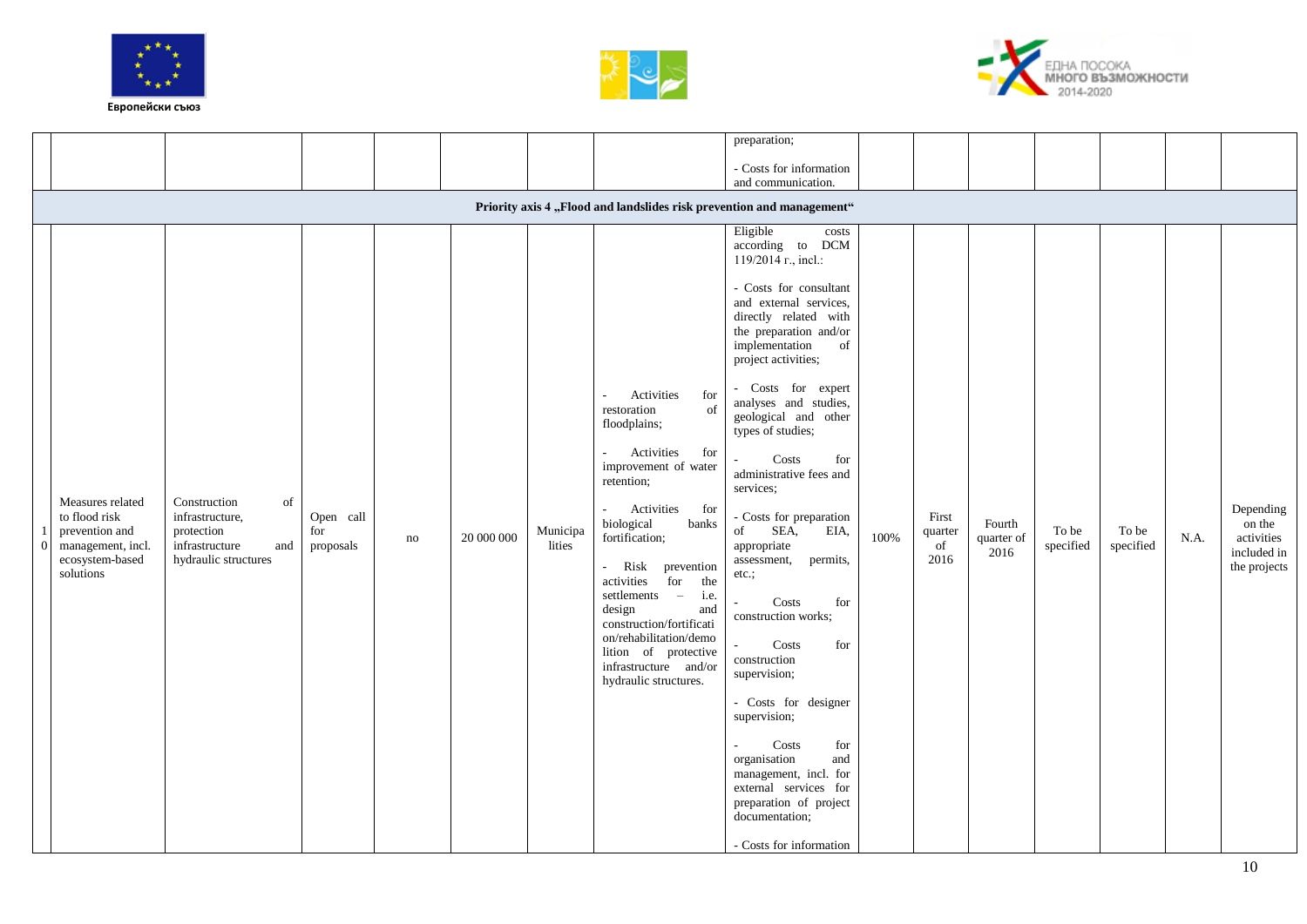![](_page_10_Picture_0.jpeg)

1 2

![](_page_10_Picture_1.jpeg)

![](_page_10_Picture_2.jpeg)

|                                                                                                                |                                                                                                                               |                              |    |           |                                                           |                                                                                         | and communication.                                                                                                                                                                                                                                                                                                                                                                                                                                                                                                                                                                                                                                                                   |                   |                                 |                             |                    |                    |        |                                               |
|----------------------------------------------------------------------------------------------------------------|-------------------------------------------------------------------------------------------------------------------------------|------------------------------|----|-----------|-----------------------------------------------------------|-----------------------------------------------------------------------------------------|--------------------------------------------------------------------------------------------------------------------------------------------------------------------------------------------------------------------------------------------------------------------------------------------------------------------------------------------------------------------------------------------------------------------------------------------------------------------------------------------------------------------------------------------------------------------------------------------------------------------------------------------------------------------------------------|-------------------|---------------------------------|-----------------------------|--------------------|--------------------|--------|-----------------------------------------------|
| Studies and<br>assessments for the<br>development of the<br>second Flood Risk<br>Management Plans<br>2021-2027 | Development of RBMP<br>in compliance with the<br>Floods Directive and<br>Strategy<br>for<br>the<br><b>Disaster Protection</b> | Direct<br>award<br>procedure | no | 7 000 000 | Water<br>Managem<br>ent<br>Directora<br>te in the<br>MoEW | Development of<br>and<br>analyses<br>conduction of studies                              | Eligible<br>costs<br>according to DCM<br>$119/2014$ r., incl.:<br>- Costs for consultant<br>services,<br>directly<br>related<br>the<br>to<br>and/or<br>preparation<br>implementation of the<br>project activities;<br>- Costs for expert<br>analyses,<br>studies,<br>geological and other<br>studies:<br>Costs<br>for<br>$\sim$<br>administrative fees and<br>services;<br>- Costs for preparation<br>SEA,<br>EIA,<br>of<br>appropriate<br>permits,<br>assessment,<br>$etc.$ ;<br>Costs<br>for<br>$\mathbf{r}$<br>organisation<br>and<br>management, incl. for<br>external services for<br>preparation of project<br>documentation;<br>- Costs for information<br>and communication. | 100%              | Fourth<br>quarter<br>of<br>2016 | First<br>quarter of<br>2017 | To be<br>specified | To be<br>specified | N.A.   | 7 000 000                                     |
|                                                                                                                |                                                                                                                               |                              |    |           |                                                           | Priority axis 5, Improvement of the ambient air quality"                                |                                                                                                                                                                                                                                                                                                                                                                                                                                                                                                                                                                                                                                                                                      |                   |                                 |                             |                    |                    |        |                                               |
|                                                                                                                |                                                                                                                               |                              |    |           |                                                           | - Measures addressing<br>the domestic heating<br>pollution such as:<br>• replacement of | Eligible<br>costs<br>according to DCM<br>119/2014., incl.:                                                                                                                                                                                                                                                                                                                                                                                                                                                                                                                                                                                                                           | 100%<br><b>or</b> |                                 |                             |                    |                    | Accord | According<br>to the CBA<br>of the<br>projects |

| Measures for<br>improvement of<br>the ambient air<br>quality | Reduction<br>-of<br>the<br>ambient air pollution by<br>decreasing the PM10<br>and NO <sub>x</sub> quantities | Open call<br>proposals | no | 111 000 000 | Municipa<br>lities with<br>poor air<br>quality | of<br>replacement<br>individual<br>stationary<br>multi-family<br>and<br>domestic combustion<br>installations/boilers<br>on solid fuel;<br>installation of PM<br>filters on individual<br>domestic combustion | -Costs for construction<br>works:<br>-Costs for construction<br>supervision;<br>Costs for designer<br>supervision; | or<br>accordi<br>ng to<br>the<br><b>CBA</b><br>of the<br>project | Second<br>quarter<br>2016 | Second<br>quarter of<br>2017 | To be<br>specified | To be<br>specified | Accord<br>ing to<br>the<br>CBA of<br>the<br>projects | $\sigma$ and<br>projects<br>and the<br>statement<br>for the<br>applicabilit<br>y of the<br>state aid<br>rules |  |
|--------------------------------------------------------------|--------------------------------------------------------------------------------------------------------------|------------------------|----|-------------|------------------------------------------------|--------------------------------------------------------------------------------------------------------------------------------------------------------------------------------------------------------------|--------------------------------------------------------------------------------------------------------------------|------------------------------------------------------------------|---------------------------|------------------------------|--------------------|--------------------|------------------------------------------------------|---------------------------------------------------------------------------------------------------------------|--|
|                                                              |                                                                                                              |                        |    |             |                                                |                                                                                                                                                                                                              |                                                                                                                    |                                                                  |                           |                              |                    |                    |                                                      |                                                                                                               |  |